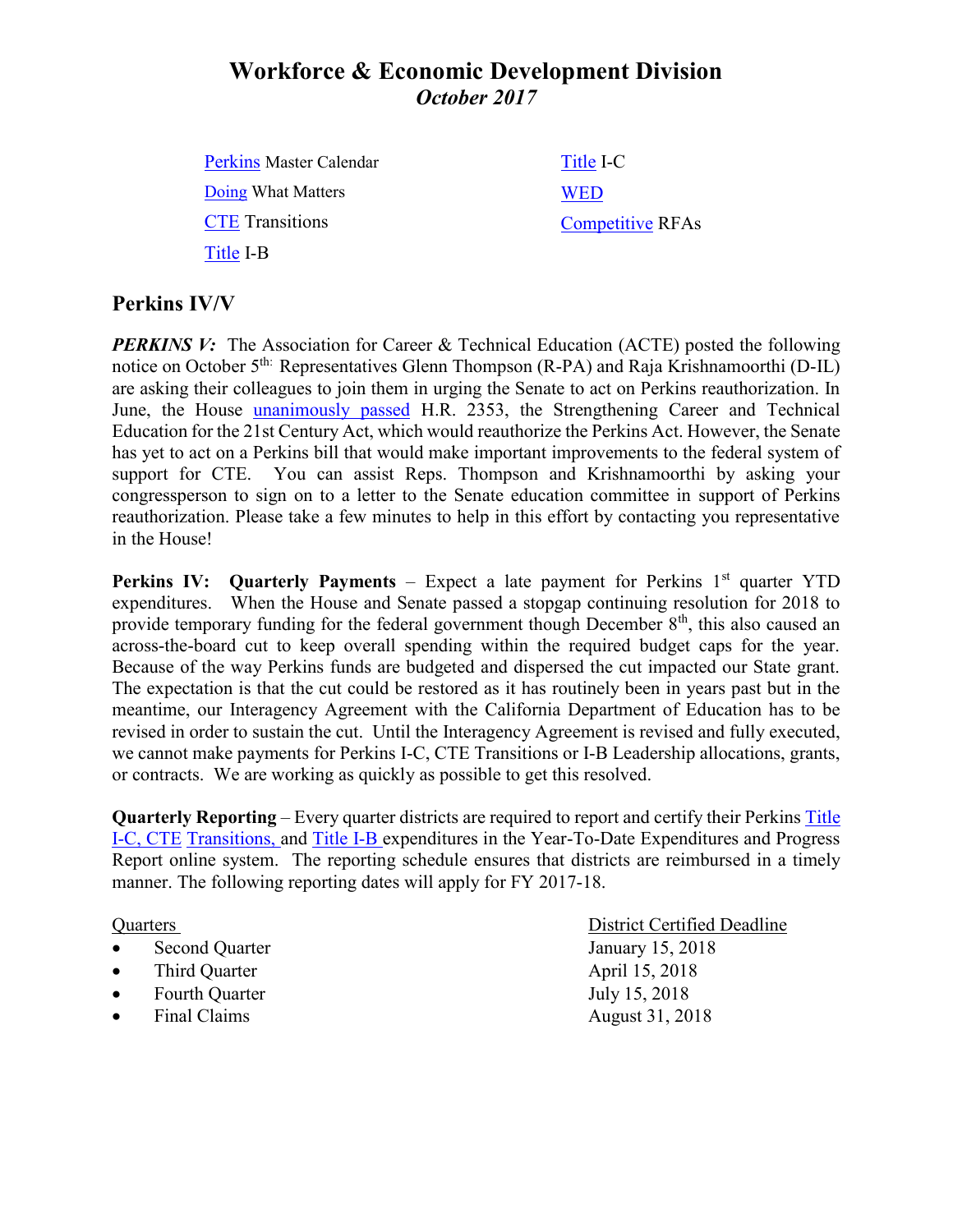## **Strong Workforce Program Local and Regional Reporting in NOVA**

Round two of the Strong Workforce Program is underway in the colleges and regions across the state. As part of this phase, the Chancellor's Office is activating the fiscal expenditure reporting side of the NOVA system to enable colleges, district and regions to begin reporting on expended Strong Workforce Program funds and to adjust plans and budgets. The "fiscal Reporting" module in NOVA went live on Monday, October 2<sup>nd</sup> with reporting due Friday, December 1, 2017. For more information read the original [Memo.](http://extranet.cccco.edu/Portals/1/WED/Memos/Memo%20on%20Nova%2010-02-17%20v3.docx%20(1).pdf)

# **Adult Education Block Grant (AEBG)**

**October 5th [Newsletter](http://myemail.constantcontact.com/More-on-AEBG--Final-AEBG-Allocation-Schedule-and-Approval-to-Spend--AEBG-Webinar-Series-Schedule--Pre-Apprenticeship-and-Enhance.html?soid=1114865855964&aid=4LnFcGG2hGY#laraec) --** Allocation Schedule, Non-AEBG funding opportunities, AEBG Field Team (apply), Guidance documents regarding policy changes, registering for webinars, professional development or training, and Save the Date: 3<sup>rd</sup> Annual AEBG Summit (January 22-23rd TBA in Southern California).

### *Webinars:*

October 18th – AEBG Data Submission Guidelines (Neil Kelly 1 to 2 p.m.)

October 20th – New Fiscal System NOVA (Neil Kelly 1 to 2 p.m.)

October 24<sup>th</sup> – Redesigning Curriculum, Instruction, Partnership, & policy (Noon)

October 25th – Data, Partnerships & Support Services (Debra Jones facilitator 1-2 p.m.)

October  $26<sup>th</sup>$  – Harnessing the Power of Social Media (12-1 p.m.)

October 27<sup>th</sup> – Impacting to Credit College (details coming soon)

November  $8<sup>th</sup>$  – Working with Key Influencers to Build Support (12-1 p.m.)

November 28<sup>th</sup> – Connecting Adult Education Students to Living-Wage Careers (12 p.m.)

[Registration](http://myemail.constantcontact.com/More-on-AEBG--Final-AEBG-Allocation-Schedule-and-Approval-to-Spend--AEBG-Webinar-Series-Schedule--Pre-Apprenticeship-and-Enhance.html?soid=1114865855964&aid=4LnFcGG2hGY#webinar) Link for Webinars

### **Other**

*Apprenticeship and Pre-Apprenticeship RFA* [\(Link to RFA\)](http://extranet.cccco.edu/Divisions/WorkforceandEconDev/WEDDRFAs.aspx) – The California Community College Chancellor's Office (CCCCO) is pleased to announce the availability of \$7,000,000 in Proposition 98 funds for the California Apprenticeship Initiative (CAI) Pre-Apprenticeship and Enhanced On the Job Training Grant Program. This grant opportunity is part of the FY 2017-18 CAI which seeks to create new and innovative apprenticeship opportunities in priority and emerging industry sectors. Applications Due November 15, 2017.

NOTE: The Bidders Conference for this Application is on Thursday October 19<sup>th</sup>, 3 to 4 p.m.

Meeting Details Title: CAI Pre-Apprenticeship and Enhanced OJT Grant Program

Meeting Type: Webinars Meeting Link: [https://www.cccconfer.org/GoToMeeting?SeriesID=e169e874-](https://www.cccconfer.org/GoToMeeting?SeriesID=e169e874-2770-44ee-ae7f-00c60975da6d) [2770-44ee-ae7f-00c60975da6d](https://www.cccconfer.org/GoToMeeting?SeriesID=e169e874-2770-44ee-ae7f-00c60975da6d)

Meeting Passcode: 235088

Start Time 10/19/2017 03:00 PM End Time 10/19/2017 04:00 PM

Dial your telephone conference line: 1-913-312-3202\*

Participant Passcode: 235088

\*Toll free number available: 1-888-886-3951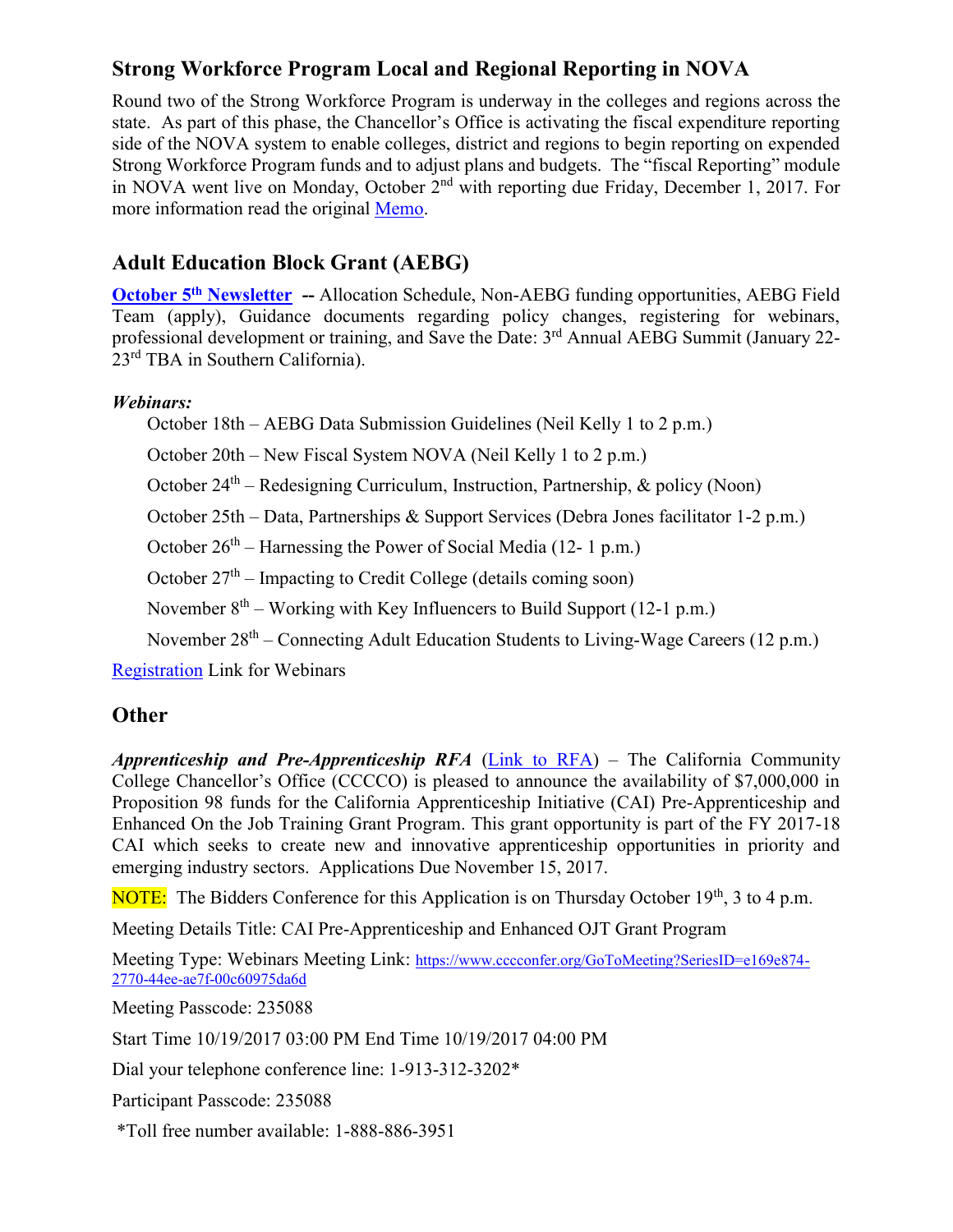### *Guided Pathways Fall 2017 Workshops – [Link to Register](http://iepi.cccco.edu/professional-development)*

This six-hour workshop will be offered through November 2017, and will serve as a mandatory first step for any California community college interested in receiving a portion of these funds. Attendees will hear from early adopters about their experience implementing Guided Pathways; learn about the Guided Pathways framework, implementation timeline, and funding and reporting details; and be provided support to complete their Guided Pathways Self-Assessment Tool.



*LaunchBoard Guided Pathways Tab –* At the beginning of October, the Guided Pathways tab in LaunchBoard went live. A number of colleges have been inquiring about how to access the new LaunchBoard Guided Pathways tab, so the following provides basic information on logging in.

#### ACCESSING THE TAB

- The tab can be accessed on Cal-PASS Plus at: [www.calpassplus.org/LaunchBoard/guidedpathways.aspx](http://www.calpassplus.org/LaunchBoard/guidedpathways.aspx)
- In order to access the tab, you will need a Cal-PASS Plus log in. If you do not yet have a log in, you can request one here: [www.calpassplus.org/User/Login.aspx](http://www.calpassplus.org/User/Login.aspx)
- If you have forgotten your log in, just enter your college email address and click on the "forgotten password" link on the log-in page.

#### WHAT'S ON THE TAB

- The tab shows the guided pathways key performance indicators for all 114 colleges.
- You can select from two possible cohorts (first time ever in college, and first-time students who had summer or early college credits).
- Each metric shows both percentages and the number of students, and can be disaggregated by gender, ethnicity, and age.
- Comparison data for regional medians, statewide medians, and the top college in the state—as well as historical trends—help to contextualize your college's results.
- Data can also be viewed in a table format or exported into Excel.

#### *CIO CSSO First Friday Update*

The First Friday Update: Institutional Effectiveness Partnership Initiative (IEPI) for guided pathways self-assessments and workplan submittal has been extended to December 23<sup>rd</sup> for the self-assessment and March 30<sup>th</sup> for the multi-year workplan with funding issued April 2018. The update also covers information on annual credit course certification, Basic Skills Initiative, Chancellor's Office Curriculum Inventory 2.0, dual Enrollment Career Access Pathway Agreements, Funds for Student Success Awards, and more. *[First Friday Update](http://extranet.cccco.edu/Divisions/AcademicAffairs.aspx)*